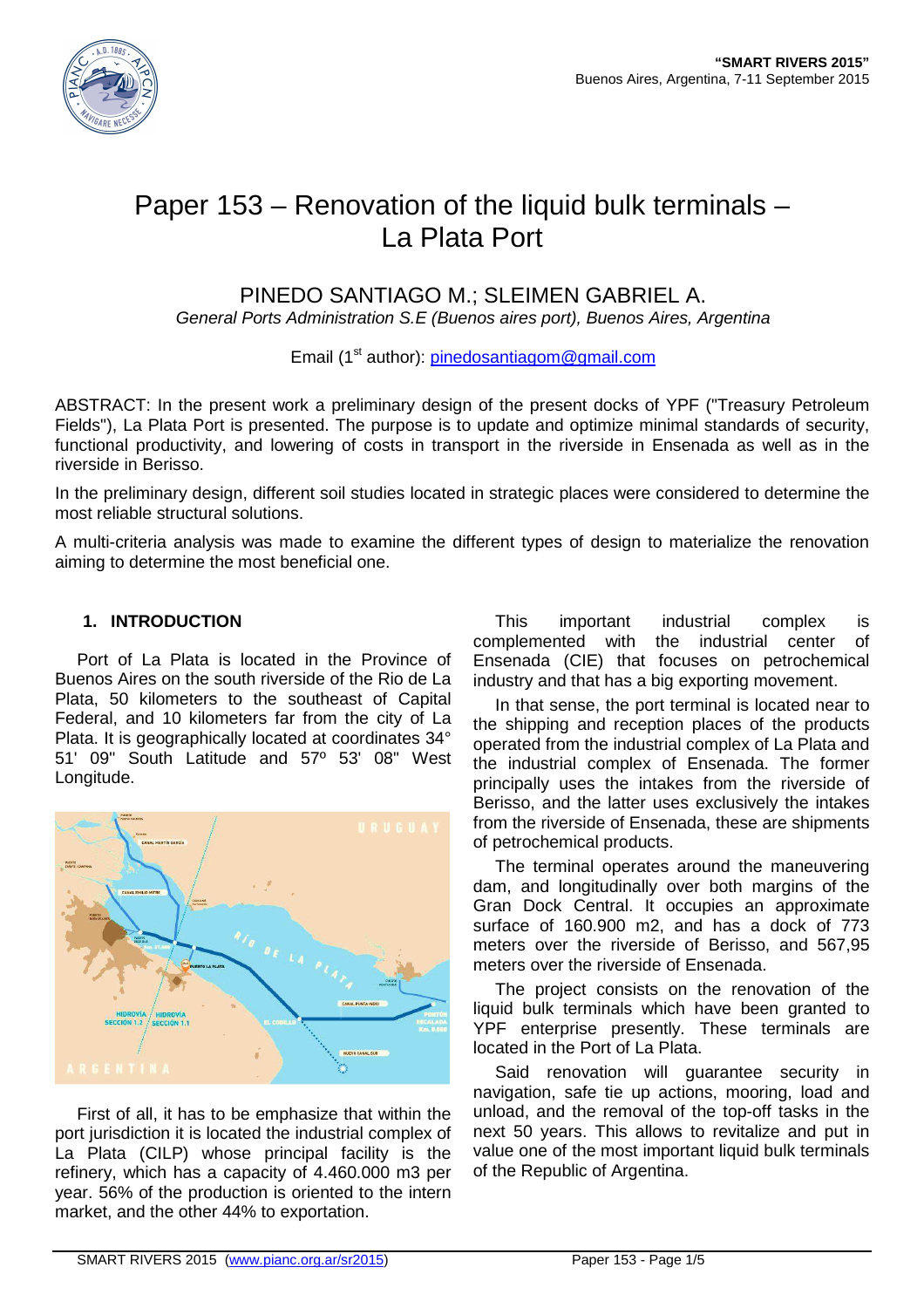

The suggested renovations will improve the efficiency of the port system of La Plata, being this a key area and natural alternative to the Port of Buenos Aires given the closeness to the capital of the country whose metropolitan area ascends over 13 million of inhabitants.

## **2. PROJECT OF VESSEL**

The tankers that nowadays operate in the docks of YPF have an average overall length of 160 meters, however, it is worth mentioning tankers which have widely surpassed that length 220 meters. Nowadays, the tankers that surpass 215 meters of length have to previously request an authorization to the Argentine Naval Prefecture in order to enter.

In respect to the movement of registered tankers in the last ten years it is established that 80% of vessels are small and of coasting, 13% are overseas, and the other 7% are international seaborne coasting.

Considering that the refinery of YPF is one of the most important in Argentina, the consumption of oil derived products increases considerably in relation to the growth of the population. In consequence, the quantity to transport is higher and it is necessary to establish an update in the design vessel.

The renovation of the port terminals for the riverside of Berisso as well as for the riverside of Ensenada has to foresee to satisfy the port demands on the next 50 years. Thus, the design vessel that has to be chosen must satisfy the suggested expectations in the present and in the future.

Is worth mentioning that navigation in the Rio de La Plata is determined by the depth of the main route of navigation which has nowadays 34 feet foreseeing that it could be deepened to 42 feet in medium term. It is therefore that the design vessel discussed corresponds to a Panamax tanker whose dimensions are:

- Length: 210 meters.
- Beam: 32,2 meters.
- Draft: 42 feet (12,80 m).



## **3. PROJECT**

Having expressed all of the above, the liquid bulk terminal from the Port of La Plata plays an important role. Thus, it has to be updated, modernized and perfected aiming to guarantee minimal standards of security, functional productivity, and lowering de costs in transport, among others.

The project consists on two phases:

- Renovation of the terminal of the riverside of Ensenada.
- Renovation and updating in the riverside of Berisso.

In order not to leave without operation the YPF terminals, a 5 stage plan was made to make the remodeling:

- Stage 1: The adequacy of work area.
- Stages 2, 3, 4: Renovation of the riverside of Berisso.
- Stage 5: Renovation of the riverside of Ensenada.

With this plan stage by stage, it is guaranteed that while the project of renovation and modernization of the terminals is being held, the terminals would not stop working.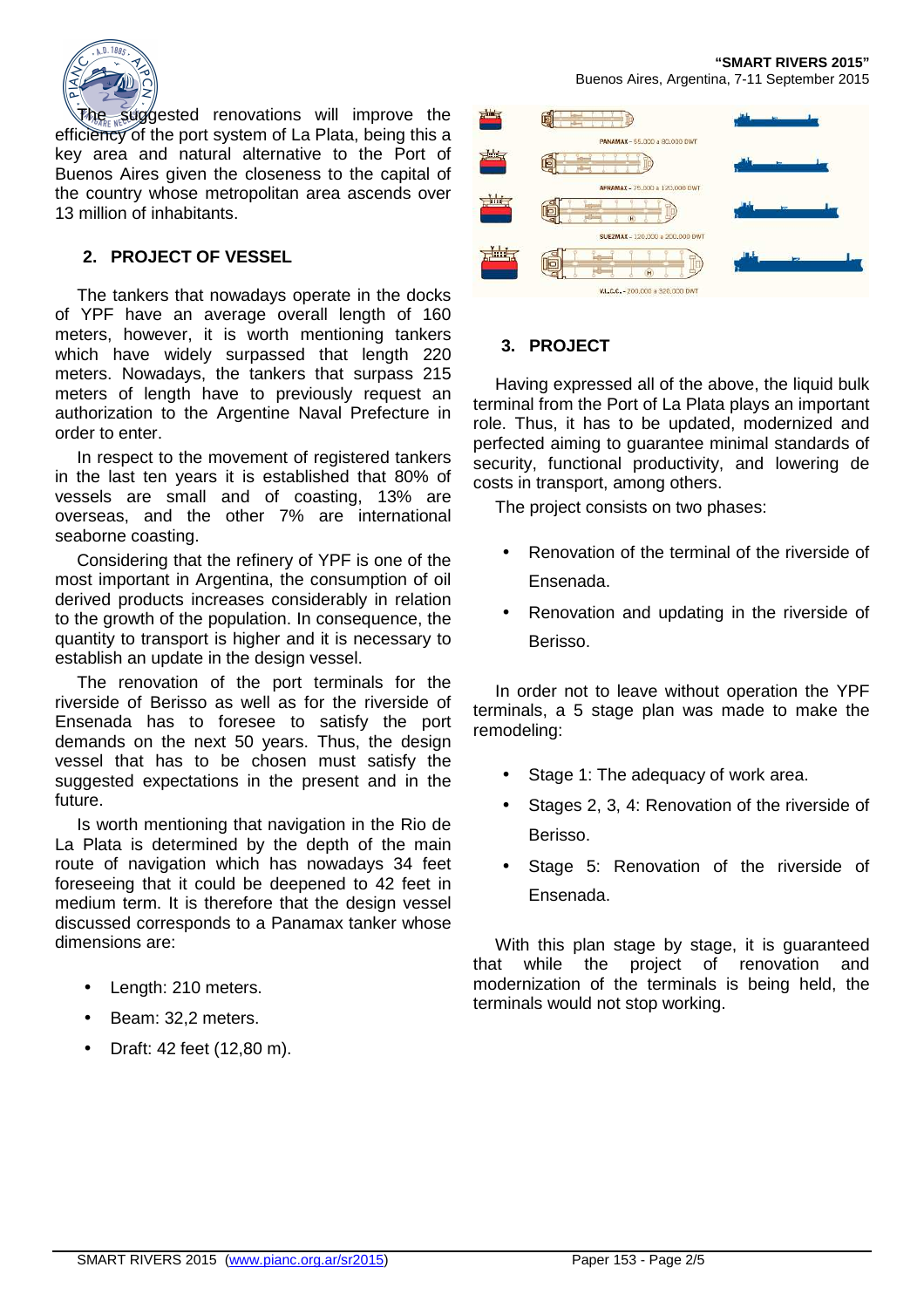

## **3.1.1 Introduction**



CGPLP: La Plata Port Management Consortium

Over this riverside the terminal occupies a dock length of 567,96 meters and a surface area of 20.186,60 m2.

This riverside has three mooring stations and three functional intakes, being two of those operable. Each intake has nine main lines where each pipeline is used to a specific product. There is also, as mentioned before, a third intake whose use is for fuel consumption.

Each one of the mooring stations has a length of 172,65 meters and there is a 20 meter separation between each one of them.

In respect to the loading movements, this terminal (riverside of Ensenada) represents 20% of the approximate overall movement in 800.000 tonnes a year whose main load is the exportation of chemical products and the unload of oil for Biodiesel.

The highest percentage of vessels that were moored in this riverside in the last 10 years, estimated in 60%, correspond to overseas vessels whose beam surpass 25 meters of length. The other 40% it is divided into national and international coasting vessels.

In respect to the present structure, it is built through a dock of causeway built in the year 1890 by the Spanish. It has a depth of 28 feet in reference to the port's local zero.

#### **3.1.2 Description**

Taking into account the aforementioned, the suggested resolution was projected contemplating the security from the point of view of Security and Safety.

Bearing in mind that the CGPLP (La Plata Port Management Consortium) developed on its terminal of public use -next to the dock of YPF- a renovation in its dock through a cover structure of sheet piling,

a similar resolution was considered so as to accomplish a structural continuity.

The projected resolution consists on placing the new structure -one meter ahead the present dockin order to reduce significantly the active earth pressure produced by the effects of the soil.

The computation was realized contemplating the "Earth support method for penetration in clay soil" projecting a metallic sheet pile "AZ 13" set until reaching a depth of dredge depth of -9,75 meters below the reference plan which coincides with the port's local zero.

The existent intermediate hollow between both structures (existent and suggested) is going to be built with concrete H-17, and over it is going to be built the capping girder reaching a height of +4,55 meters.

In addition, it is planned the placement of turnbuckles of 1 ½ inches of diameter- with a distance of 1,30 meters between each other- whose length to the anchor wall is of 28 meters.

#### **3.2 RIVERSIDE OF BERISSO**

#### **3.2.1 Introduction**



Over this riverside the terminal occupies a dock length of 773 meters and a surface area of 111.496,13 m2.

This riverside has four mooring stations and three functional intakes. Each intake has fifteen main lines with a maximum pumping capacity of 4.100 m3/h, where every pipeline is used for a specific product.

Each mooring station has a length of 173,30 meters and a separation of 20 meter between each one of them.

In respect to loading movements, this terminal represents an 80% of the approximate overall movement in 3.900.000 tonnes per year whose main load is the transportation of liquid fuels.

The highest percentage of vessels that were moored in the riverside of Berisso in the last 10 years, estimated in 75%, correspond to national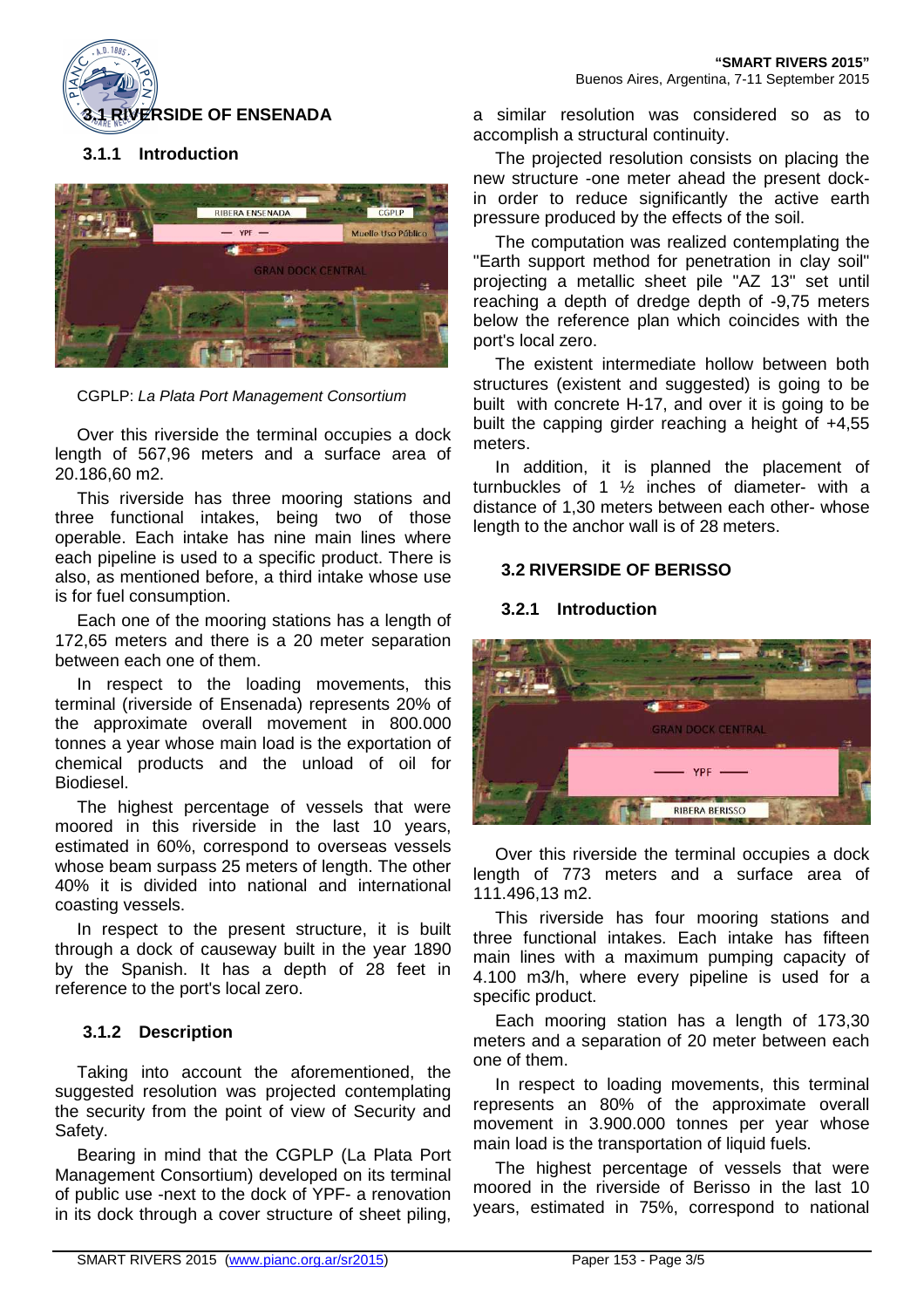

coasting vessels whose beam surpass 25 meters of length. The other 25% corresponds to overseas vessels. The cause of the great amount of national coasting vessels is due to the top-off tasks that must be carried out in the outskirts of the port in order to complete 100% of the loading.

Regarding the present structure, it is built mostly through a dock of causeway in the same way the dock of the riverside of Ensenada is, whereas another part was rebuilt with dock over piles. Both docks with a depth of 28 feet in reference to the port's local zero.

### **3.2.2 Description**

As regards the renovation of the riverside of Berisso, the first action taken was to update the design vessel previously developed in section 2.

The adopted tanker presents a beam of 32,2 meters -not fulfilling the recommendations given by PIANC in relation to the width of the inner navigation channel Dock Central which make reference to the five beams of the design vessel the must exist between both riversides.

Accordingly to the exposed and in order to satisfy what is mentioned in the report of PIANC InCom WG 121-2014 Harbour Approach Channels – Design Guidelines, it was consider to pull back the present structure of the riverside at issue. In this manner, the "Grand Central Dock" will be 170 meters of width -fulfilling the aforementioned recommendation.

In order to achieve the present soil pull back, it was thought that the soil movement work coud be realized in a dry way through mainly backhoe loaders. By doing so, and since the work is done in land and not in water, working time is shorten.

Similarly, the use of bilge pumps was taken into account, allowing -if necessary- water table depression as well as precipitation water evacuation or possible residual level rising.

The last stage of soil pull back -having in mind the old structure- is going to be performed by the use of a scoop dredge with the help of a hopper dredge which will transport the material to the refill area.

Assuming that the update and the renovation of the riverside at issue is fixed to operate over the 365 days of the year and in safety conditions, a preliminary design was planned so as to guarantee lower costs in transport and progress in functional productivity.

It should be noted that the soil in Port of La Plata's surroundings is divided into different layers, changing from top layers with sand to bottom layers

with silt clay. Different analysis cases were considered changing tide levels and residual levels from high tide to low tide for the purposes of determining which is the most disadvantageous computation option -verifying landslide, overturn, collapse, and overall failure of the structure.

The preliminary computation of the cover wall gave as result 1 meter wall thickness, and 32 meters height including the sheet. Its building will be with concrete H-30, having to bridge with frame an area of 123 cm2.

Six lashings of grade 1550/1820 N/mm2 will be used, 3 meters separated from each other, with a length of 40 meters to the anchoring wall.

Uppermost it will be finished throughout a 1 meter capping girder which coincides with the cover thickness, and a height of 0,25 meters.

As regards the secondary structures, the renovation of the dock with 170 meter of nominal width, the placement of new bollards called simple shot hook -separated 35 meters between each other-, and the change of defense verifying a mooring power of 28 tnm separated to a 20 meters distance between each other.

#### **4. DREDGING**

The dredging of the central channel of the Port of La Plata -also called "Grand Central Dock " - will be separate into two periods, and will correlate with the depth that the navigation channel reaches from its beginning (landing pontoon km 0,000) to the intermediate channel.

In the first period, given the fact that the present determiner of the main route of navigation is set as 34 feet, both, the riverside of Ensenada as well as the riverside of Berisso will be dredged dockside to depth of 32 feet in reference to the port's local zero.



Out of scaledrawing

The second period, considered at long term, will be the consequence of the decisions made in relation to the depth to which the main route of navigation of Río de La Plata is taken. In such case,